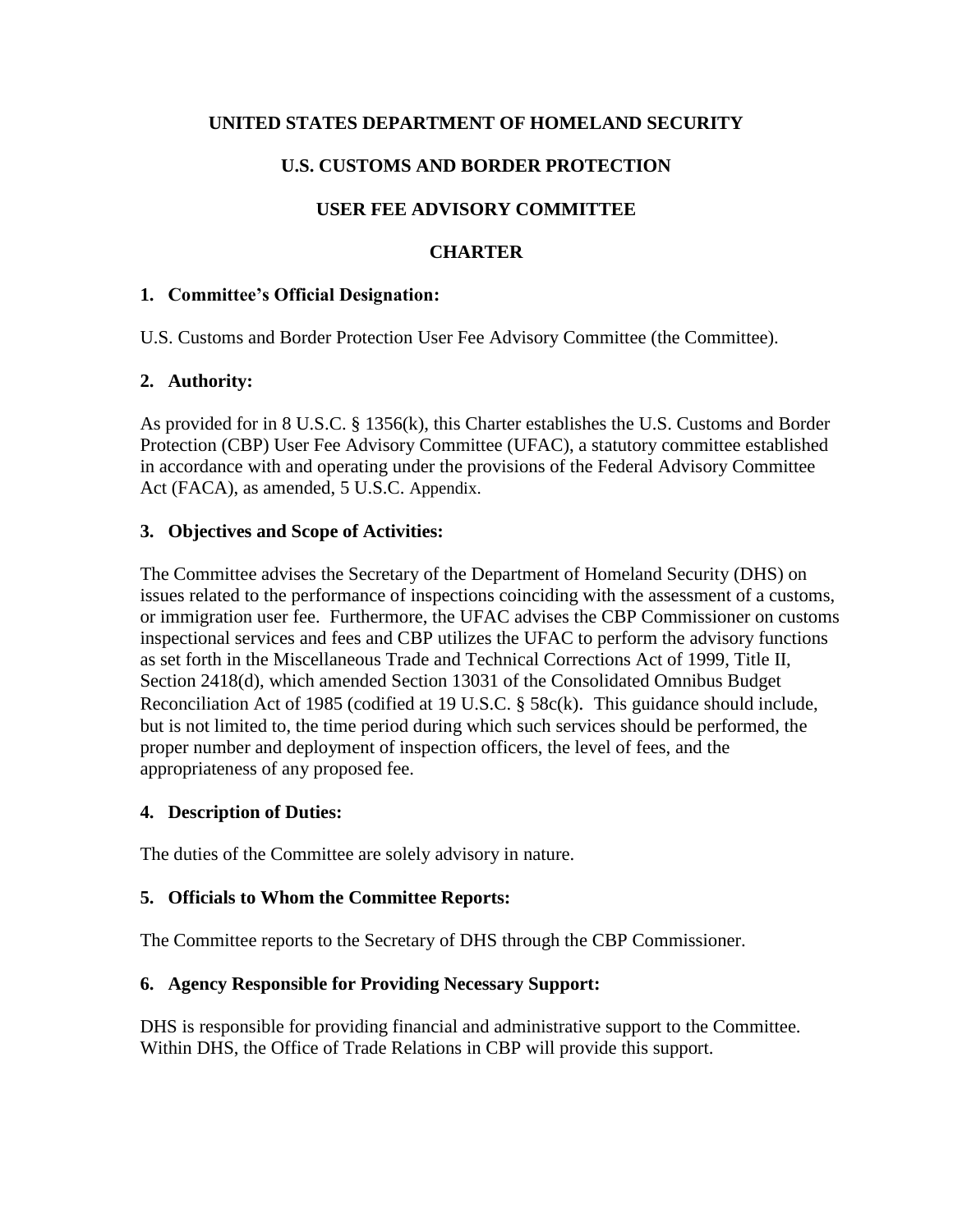### **7. Estimated Annual Operating Costs and Staff Years:**

The estimated annual operating costs will be approximately \$137,900. Staff years devoted to the UFAC operations will be approximately 1.2 staff years.

#### **8. Designated Federal Officer:**

A full-time or permanent part-time employee of CBP will be appointed by the Commissioner of CBP as the Designated Federal Officer. The Designated Federal Officer, or the Alternate Designated Federal Officer, will approve or call all of the Committee and subcommittees' meetings, prepare and approve all meeting agendas, attend all Committee and subcommittee meetings, adjourn any meeting when the Designated Federal Officer determines adjournment to be in the public interest, and chair meetings when directed to do so by the Commissioner.

#### **9. Estimated Number and Frequency of Meetings:**

The Committee is expected to meet approximately once per year. Additional meetings may be held with the approval of the Designated Federal Officer. Committee meetings will be open to the public unless a determination is made by the appropriate Department of Homeland Security official in accordance with Department of Homeland Security policy and directives that the meeting should be closed in accordance with  $5 \text{ U.S.C. }$  §  $552\text{b(c)}$ .

#### **10. Duration:**

Continuing.

#### **11. Termination:**

This Charter is in effect for two years from the date it is filed with Congress unless sooner terminated. The Charter may be renewed at the end of this two-year period in accordance with section 14 of FACA (5 U.S.C § Appendix).

#### **12. Membership and Designation:**

The Committee will consist of up to 20 representative members. Members are appointed by and serve at the pleasure of the Secretary of DHS. The members are selected to represent the point of view of the airline, cruise ship, transportation, and other industries that may be subject to customs, or immigration user fees and are not Special Government Employees as defined in 18 U.S.C. § 202(a). Members will not be paid or reimbursed for any travel, lodging expenses, or related costs for their participation on this Committee.

A member appointed to fill an unexpired term will serve the remainder of that term. In the event the Committee terminates, all appointments to the committee will terminate.